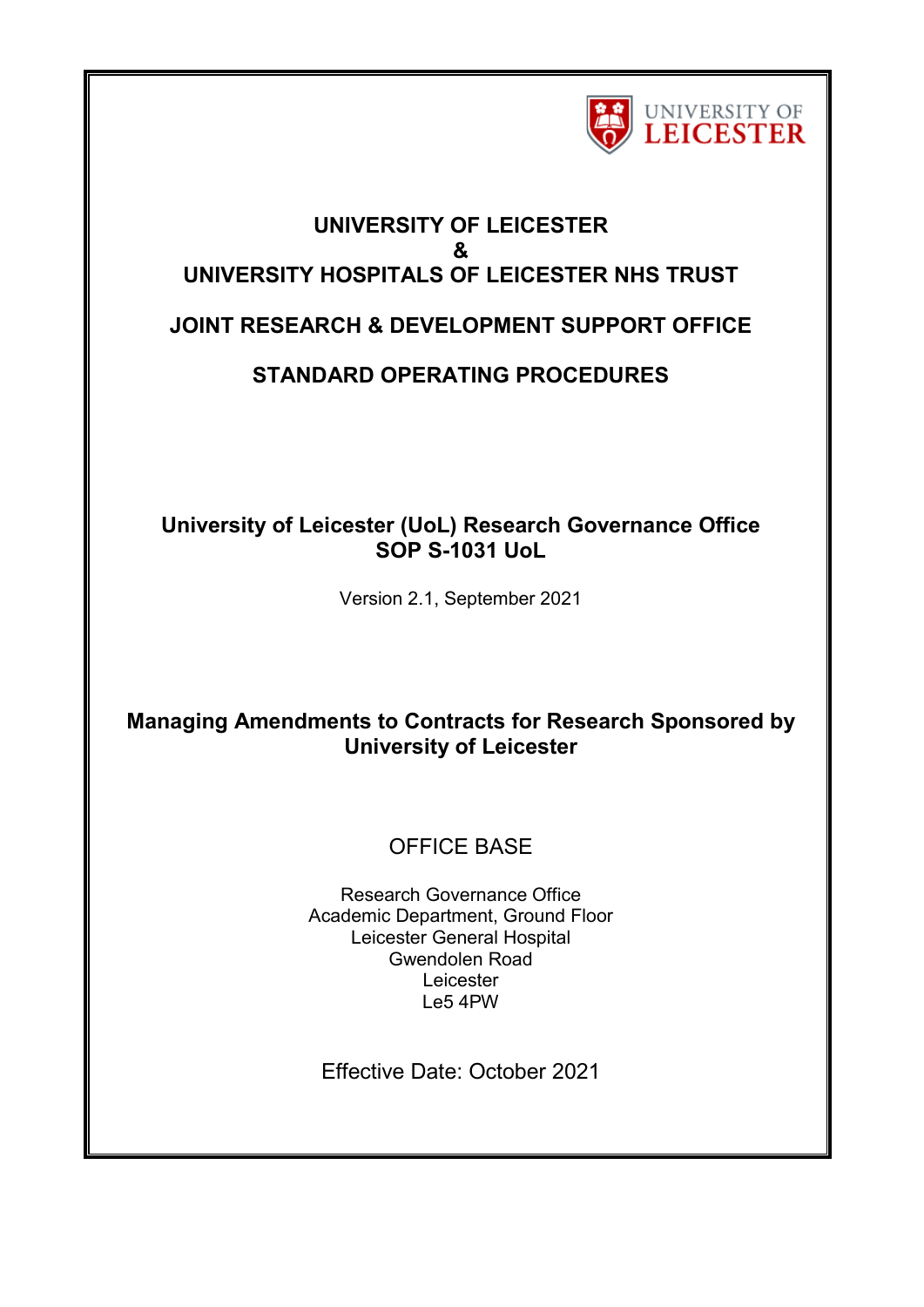**Standard Operating Procedure: S-1031 UoL Managing Amendments to Contracts for Research Sponsored by University of Leicester <b>Research Governance Office** 



#### **1. Introduction**

This Standard Operating Procedure (SOP) describes the procedures used by the University of Leicester (UoL) Research Governance Office when managing amendments to agreements with Third Parties, where the University is the Sponsor under the relevant regulatory framework and their amendments.

The outcome is that the UoL is able to manage the ongoing contractual process throughout the duration of a research study.

#### **2. Scope**

This SOP applies to all contracts relating to research sponsored by the University of Leicester that require amendment.

#### **3. Procedure**

It is expected that where appropriate during any stage of the study, , required revisions to existing Third Party and NHS site agreements will be identified in order for appropriate negotiations to begin.

It is a requirement that before any changes to contracted services commence, an amended agreement between the UoL and the Third Party must be fully executed. In exceptional circumstances, and where it is necessary for a Third party to commence revised activity prior to a fully executed amended agreement, a letter of intent will be provided by a member of the Research Support Services (RSS) team, which is within the Research and Enterprise Division (RED), to allow these activities to begin.

The UoL Research Governance Office will forward details of amendments required to existing Third Party and NHS site agreements, using the List of Third Party Contracts / Site Agreements document, to Grants Managers and Contracts Managers within RSS for appropriate action.

#### **3.1 NHS Site Agreements**

Where an amendment to a Statement of Activities is required, a new updated Statement of Activities should be submitted to the host R&I/R&D office together with the amendment for approval by the UoL Research Governance Office.

Where an amendment to a standard Non-Commercial Model Agreement (mNCA) is required, the UoL Research Governance Office will provide supporting documentation for the changes/amendments required to Grants Support Managers and/or Contracts Manager within RSS as appropriate.

Next Review: Sept 2023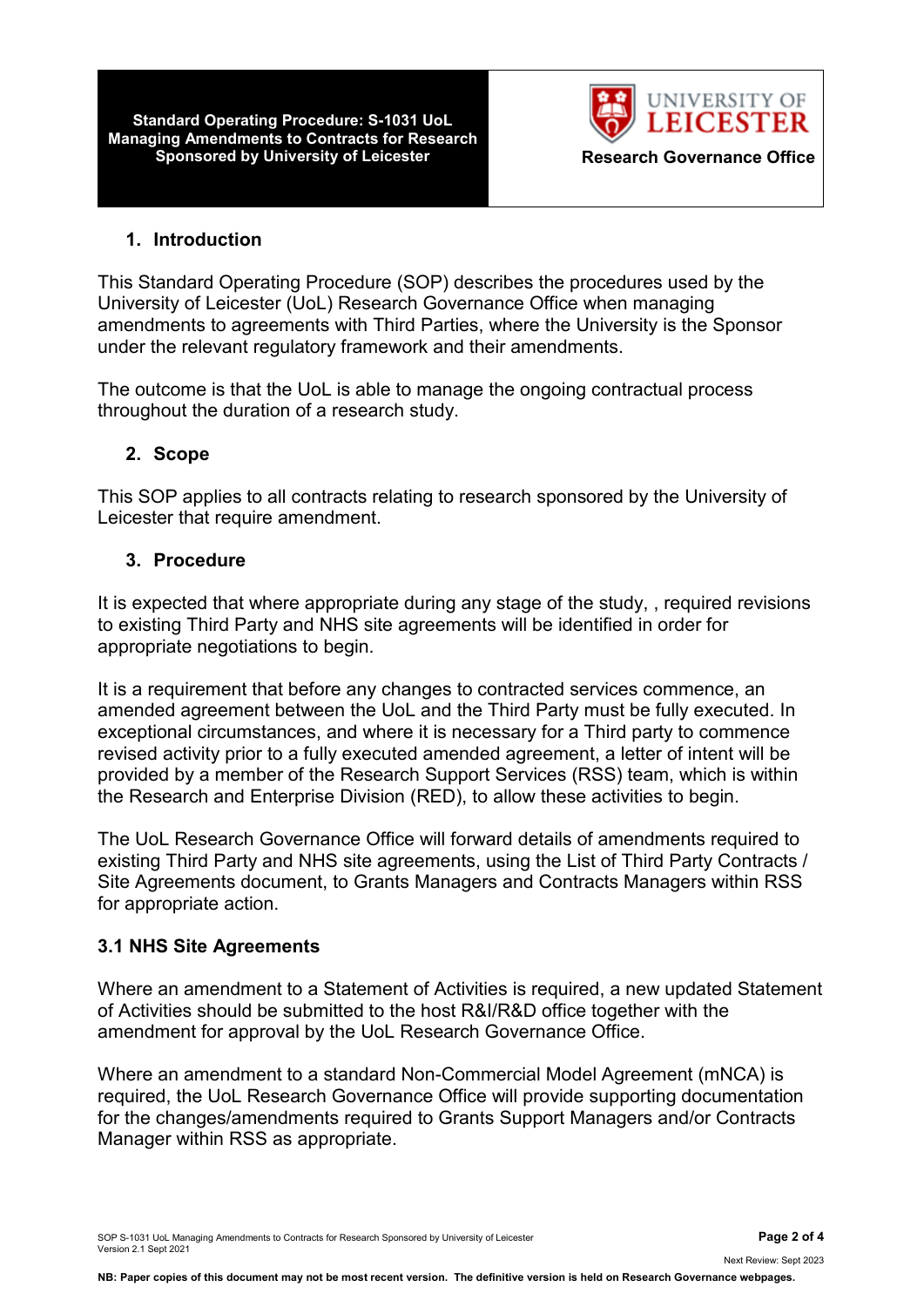RSS or Research Governance Office will generate appropriate amendments to existing agreements, forwarding the revised agreement to the UoL Research Governance Office who will then manage the contract process to full execution.

The Research Governance Manager or their delegate is authorised to sign these amendments on behalf of the UoL.

Three (3) originals of the amendment will be submitted to the NHS site for signature. Once fully signed, one (1) original should be kept by the NHS site R&D Office, one (1) original should be placed in the Trial Master File and one (1) original should be placed in the Sponsor file. A copy must be placed in the Investigator Site File at the NHS site and a copy will be sent to RSS for saving on the shared X Drive.

### **3.2 Third Party / Vendor Agreements**

Where amendments to agreements with Third Parties providing services, funding, equipment, medicinal products etc. have been identified, details will be forwarded to RSS.

RSS will generate appropriate amendments to existing agreements. Two (2) originals must be signed by all parties. Once fully signed, one (1) original should be sent to the Research Governance Office for inclusion in the trial specific Sponsor file, and one (1) original should be sent to the Third Party organisation. Copies should be sent to the Chief Investigator for inclusion in the Trial Master File and to RSS for saving on the shared X drive.

This SOP does not cover employment or Human Resources related contracts.

|                | Responsibility                                 | Undertaken by                                                      | Activity                                                                                                                                                                                                                                           |
|----------------|------------------------------------------------|--------------------------------------------------------------------|----------------------------------------------------------------------------------------------------------------------------------------------------------------------------------------------------------------------------------------------------|
|                | <b>UoL</b><br>Research<br>Governance<br>Office | Research<br>Governance<br>Manager or<br>delegate                   | Confirm the necessity for amendments to Third<br>Party Agreements throughout the Sponsor Risk<br>Assessment and Green Light Process for<br>amendments, forwarding the List of Third Party<br>Contracts / Site Agreements document to RSS.          |
| 2              | UoL<br>Research<br>Governance<br>Office / RSS  | Research<br>Governance<br>Manager or<br>delegate /<br>staff in RSS | RSS or Research Governance Office to generate<br>amendment document for Non-Commercial Model<br>Agreements and Statement of Activities where there<br>are revisions. Research Governance Manager or<br>delegate to manage execution of signatures. |
| 3              | <b>UoL RSS</b>                                 | <b>Staff in RSS</b>                                                | To ensure that all Third Party contract amendments<br>are drafted, reviewed, negotiated and approved.                                                                                                                                              |
| $\overline{4}$ | <b>UoL RSS</b>                                 | <b>Staff in RSS</b>                                                | To ensure that all relevant academic and<br>departmental staff involved in the project, and<br>University support staff are adequately consulted<br>during negotiations and prior to the contract<br>amendment execution.                          |
| 5              | <b>UoL</b><br>Research<br>Governance<br>Office | Research<br>Governance<br>Manager /<br>RSS                         | To ensure amendments to Third Party Agreements<br>are filed / retained in accordance with UoL policies.                                                                                                                                            |

### **4. Responsibilities**

### **5. Monitoring and Audit Criteria**

SOP S-1031 UoL Managing Amendments to Contracts for Research Sponsored by University of Leicester **Page 3 of 4** Version 2.1 Sept 2021